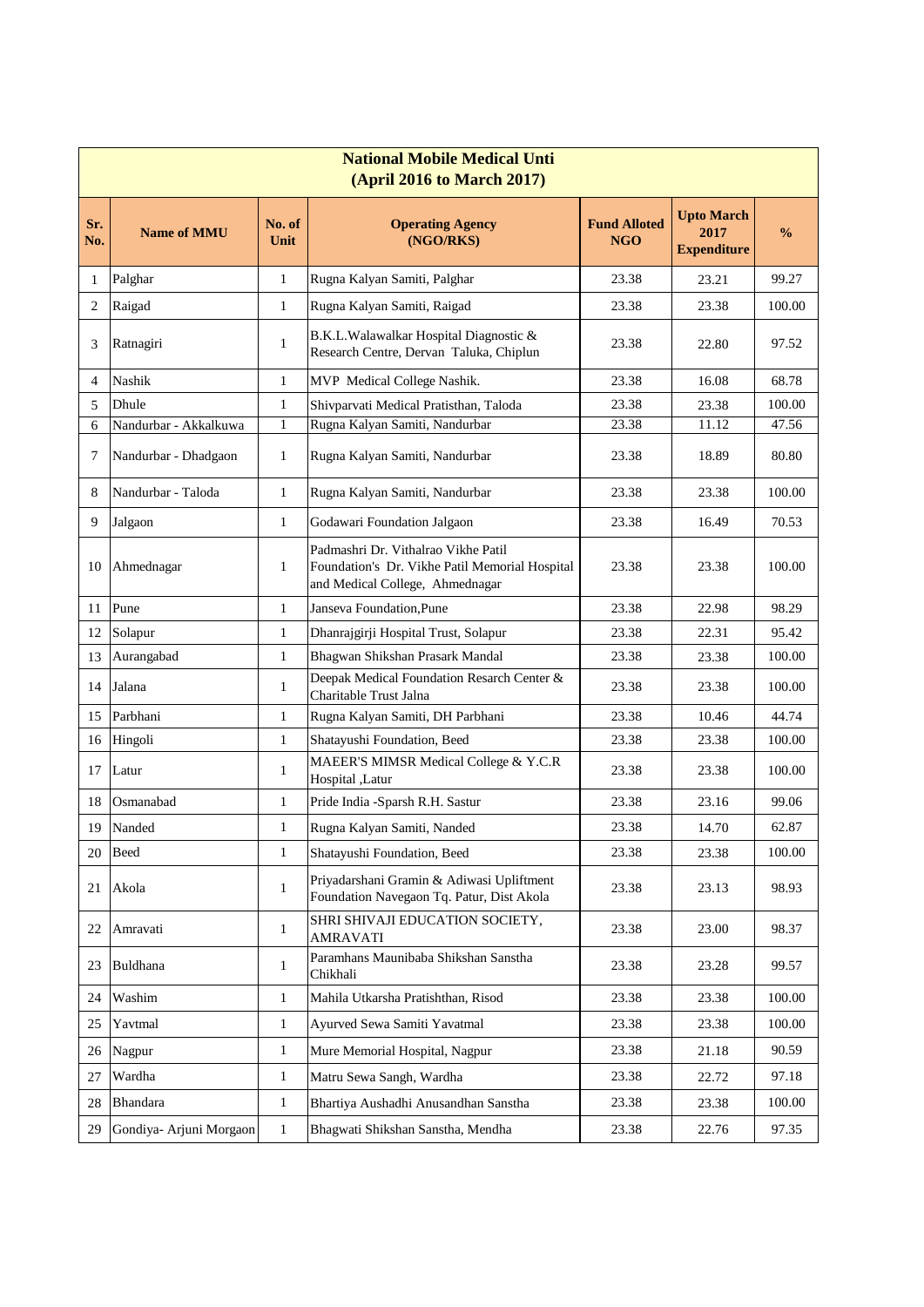| Sr.<br>No. | Name of MMII         | No. of<br>Unit | <b>Operating Agency</b><br>(NGO/RKS)                    | <b>Fund Alloted</b><br>NGO | <b>Upto March</b><br>2017<br><b>Expenditure</b> | $\frac{0}{0}$ |
|------------|----------------------|----------------|---------------------------------------------------------|----------------------------|-------------------------------------------------|---------------|
| 30         | Gondiya-Deori        | $\mathbf{1}$   | Aquarius Public Education Society, Gondar               | 23.38                      | 23.48                                           | 100.43        |
| 31         | Gondiay-Salekasa     | 1              | Pratap Memorial Cheritable Trust Gondia                 | 23.38                      | 22.61                                           | 96.71         |
| 32         | Chandrapur           | 1              | Diocese of Chanda Society                               | 23.38                      | 23.38                                           | 100.00        |
| 33         | Gadchiroli- Dhanora  | 1              | Search Svayansevi sanshta, Chatgaon                     | 23.38                      | 23.29                                           | 99.62         |
| 34         | Gadchiroli- Etapalli | 1              | Rugna Kalyan Samiti, Gadchiroli                         | 23.38                      | 13.53                                           | 57.87         |
| 35         | Gadchiroli- Korchi   | 1              | Arogydham Kusthrog Nirmulan Sanshta,<br>Kurkheda        | 23.38                      | 17.30                                           | 73.99         |
| 36         | Gadchiroli- Sironcha | 1              | Aniket Bhahu-udeshiy Sanstha, Umred                     | 23.38                      | 18.68                                           | 79.90         |
| 37         | Kolhapur             | 1              | Padmashri Dr.D Y Patil Hospital & Research<br>Institute | 23.38                      | 23.38                                           | 100.00        |
| 38         | Satara               | 1              | Rugna Kalyan Samiti, Pachgani                           | 23.38                      | 18.44                                           | 78.87         |
| 39         | Sangli               | 1              | Prakash Shikshan Mandal                                 | 23.38                      | 23.38                                           | 100.00        |
| 40         | Sidhudurg            | 1              | Rani Janakibai Saheb Vaidyakiy Sanstha,<br>Sawantwadi   | 23.38                      | 23.36                                           | 99.91         |
|            |                      | 40             | <b>Total</b>                                            | 935.20                     | 849.66                                          | 90.85         |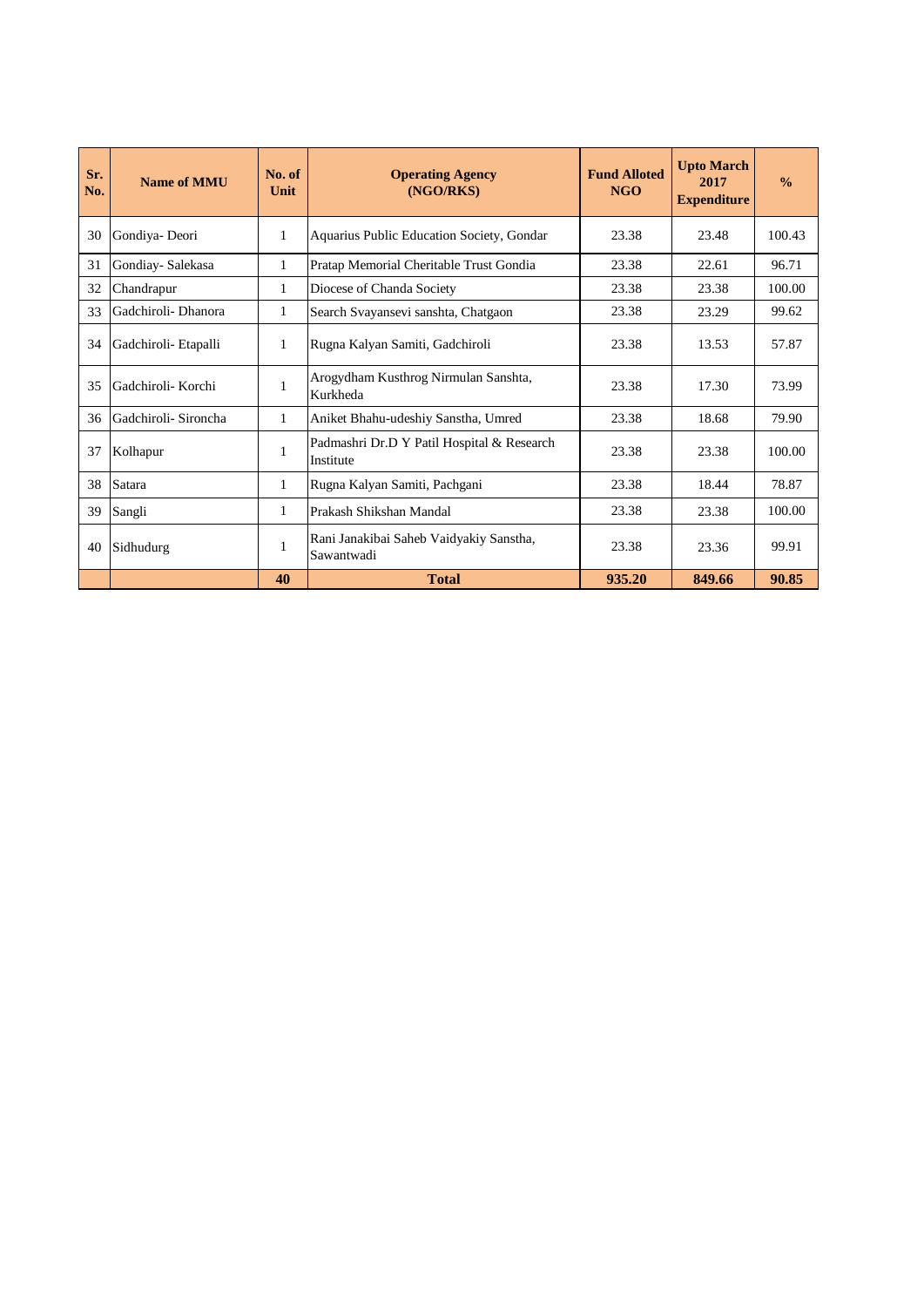$\mathcal{L}^{\text{max}}$ 

 $\mathcal{L}(\mathcal{A})$ 

 $\mathcal{L}^{\text{max}}$ 

21.18